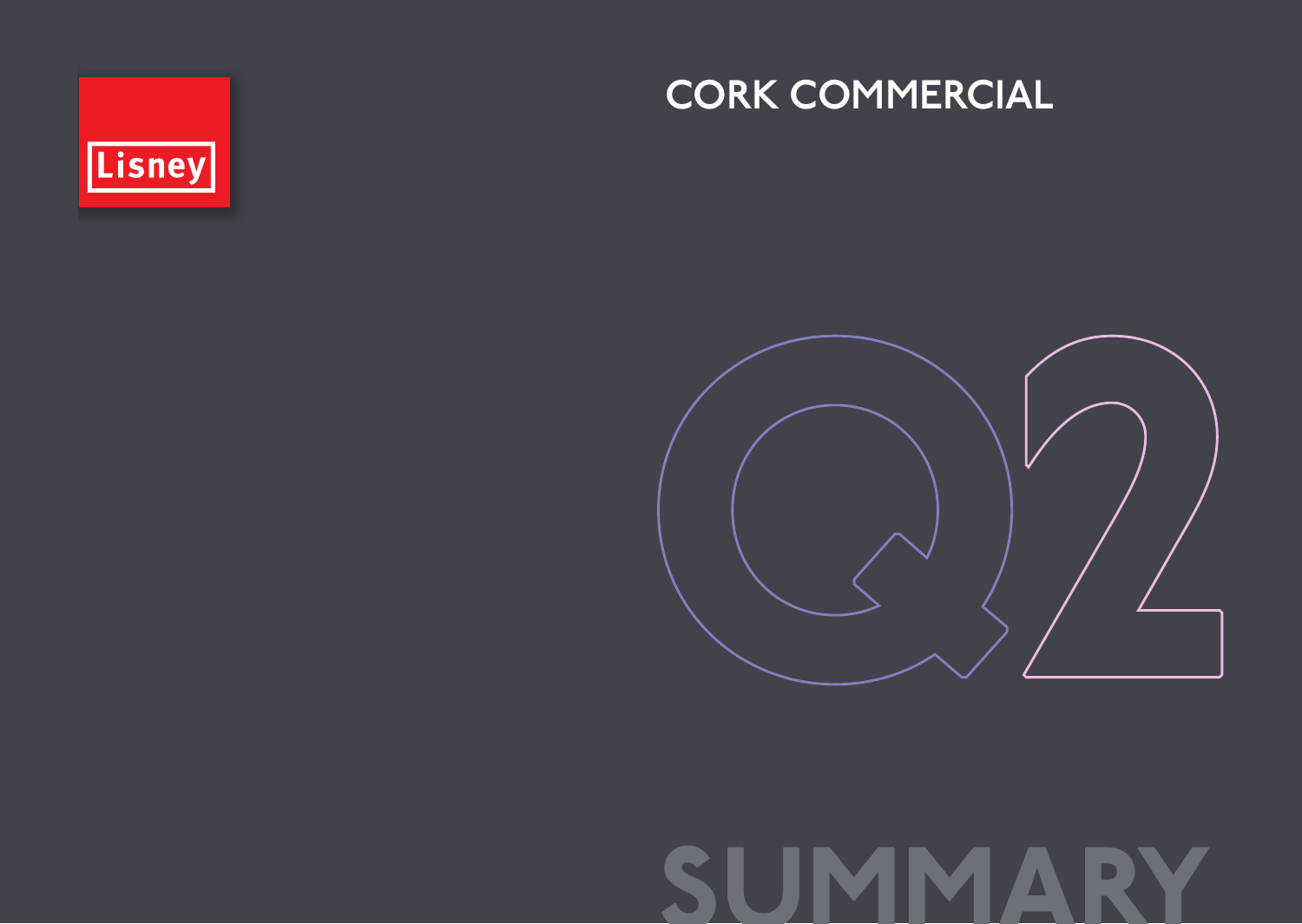# CORK COMMERCIAL MARKET IN NUMBERS Q2 2021

### CORK INVESTMENT MARKET TURNOVER

OFFICE VACANCY

€67<sup>m</sup> ACROSS

7 DEALS

RATE

## LARGEST INVESTMENT **TRANSACTION** OFF-MARKET PURCHASE OF ONE NAVIGATION SQUARE,

ALBERT QUAY BY FRENCH INVESTOR CORUM FOR

€60<sup>m</sup>

INDUSTRIAL

MARKET ACTIVITY

8,730 SQM

OFFICE MARKET **ACTIVITY** 

6,400 SQM OF TAKE-UP ACROSS 10 DEALS

ONLINE RETAIL SALES

6% OF ALL

AS SHOPS REOPENED IN MAY, ONLINE SALES FELL TO

SALES

REMAINED<br>STABI F

OF ACCOMMODATION TAKE-UP, ALMOST



THE PREVIOUS QUARTER

#### **OVERVIEW**

 $13.4%$ 

The Cork investment market had a good second quarter with one very large office deal completed. However, on-market supply of opportunities remains low. In the office sector, COVID-related restrictions mean the majority of office workers continue to work from home, which is expected to be the case until the autumn. In spite of this, Apple took a large amount of space in the city centre, which will act as a boost to the market. The exceptionally low vacancy rate remains the most notable feature of the industrial market. Despite new premises in the pipeline, supply is expected to remain low in the short-term. Across most sectors, retail sales have improved, even when compared to pre-pandemic times. However, with certain sectors remaining shut at the end of June, such as pubs and indoor dining, there are certain sectors continuing to be significantly down.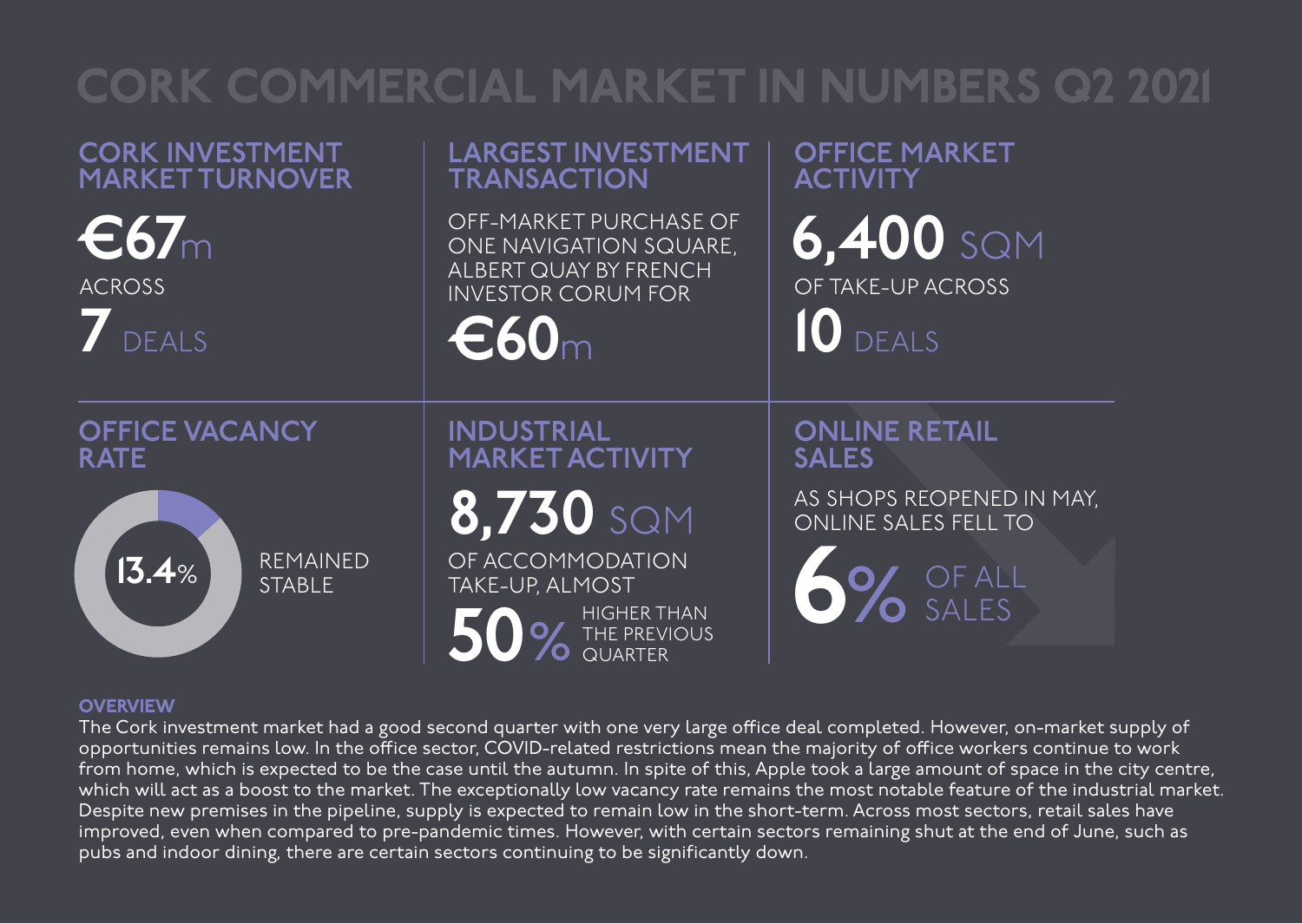

#### CORK OFFICE VACANCY RATE BY REGION (Q2 2021)



#### CORK INDUSTRIAL VACANCY RATE BY REGION (Q2 2021)

#### CORK INDUSTRIAL CONSTRUCTION PIPELINE (JUNE 2021)





[CLICK HERE TO FIND OUT MORE](https://lisney.com/advisory-valuations-and-research/q2-cork-commercial-2021/)